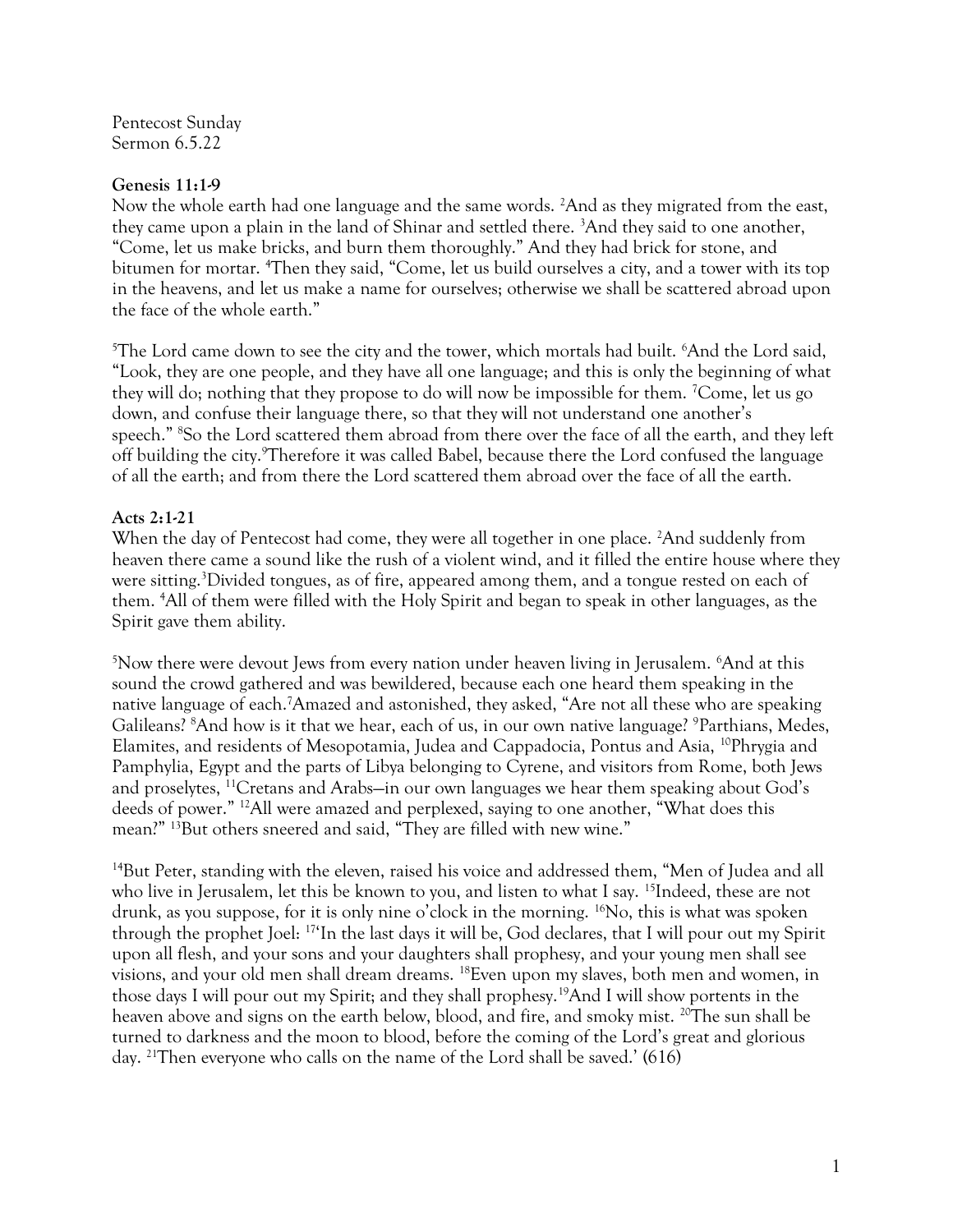I had occasion to fall in love with our country again recently. It was when I'd been out of the country. This winter, Costa Rica, which is itself a beautiful society. It was when I was coming back into the country.

We'd wended our way through the torturous lines of the airport in San Jose, and then the airport in Miami. Disorderly lines, and orderly ones. Lines where the rules were clear and lines where they changed with each different person in charge. Were we to put our phones in a separate bin or a bin with other stuff, or to keep them in our pockets? Do our shoes belong in a bin or just right there on the conveyor belt? And our belts—shall we take them off or leave then on but unbuckled? What about jewelry? What about laptops? Do I move my bin along or do you?

You can get a lot of people miffed just by trying to do the right thing.

There were lines where you could take advantage, and a few did—figure the game and play to win. There were the cutters of the line, and then my own out-of-proportion internal response to those cutters, wanting to lift those people over my head and throw them into the sun.

At last, we moved through to the broad, flat place of customs, where holders of U.S passports await reentry into our country. And I had a flooding memory of having been here before, ten years earlier when we were coming back into the United States from the Dominican Republic. I had the same feeling then, a rush of love, weepy, breathless familiarity with this wild and orderly and strange.

In this line there was no type of person, no typical style of dress, no norm of selfpresentation or actions of relationship, no norm at all, no common language even. Mostly English, of course. But this was Miami; people were coming back in from the global south. The whole world was here, and this was America, US-America. And I loved it. And it was a wild, orderly mess; *is* a wild, not-always-orderly mess.

We are either the best, most faithful idea ever to occur in the world, or the absolute worst. How could this possibly work? What binds us together? What here are the ties that bind, and how very loose they are, they *must* be!

There's a notion that the United States is based in the Judeo-Christian tradition. Some even assert ours is a "Christian nation." I think there's truth in this, the former, if not the latter. For, of course, there's no such thing as a Christian nation—this is an oxymoron. But that this is a country based in the Judeo-Christian tradition: I think there's some truth in that.

And it's not a matter of religious doctrine. It's a matter of mode. It's a matter of whether a mess is to be tolerated or to be mowed over to make uniform. The United States, like the church,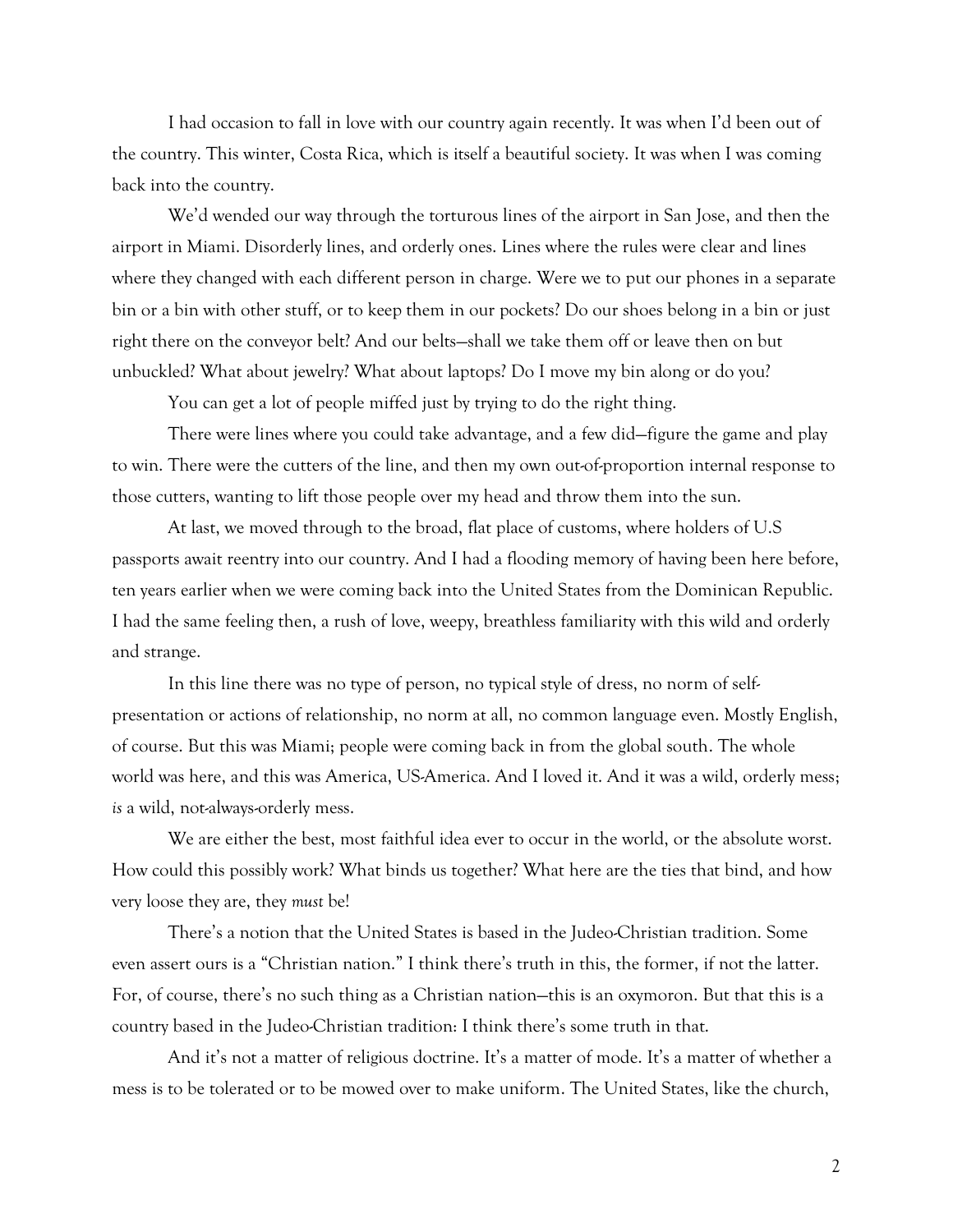isn't about the uniform. *E pluribus unum*, after all. And, as it happens, the God of the Bible seems to concur.

Usually.

Often.

Sometimes. Really, the God of the Bible is deeply ambivalent about civilization, is deeply ambivalent about the socio-religious ties that bind.

Sometimes God seems to endorse tight ties that bind. A strict law code. Painstakingly dictated religious practices. A Temple whose every detail (and there are many) is accounted for. And then people like Nehemiah and Ezra who, when the people were coming back from Babylon into the Promised Land from exile, when they had rebuilt the Temple and now were rededicating it, reinstated the strict practice according to the Law not to intermix with any Gentiles. These were to be a people apart, and this a people tightly together.

Sometimes, though, God seems to let loose those otherwise-tight binds. A prophetic insistence that the most strictly obeying worship means nothing if there's not justice in the land, justice for the poor, justice for the orphan and the widow and the cut off. A spirited insistence that the old boundaries past which God's intent wouldn't venture now come down so God's love could reach even beyond the furthest limits of the sea and encompass everything that is—every creeping thing, every flying thing. Stories of characters like Ruth, stories that come to us from around the same time as when Ezra and Nehemiah were active, but which say the exact opposite thing: that intermixing, and even inter-marriage, are God-blessed.

Apparently, there was a lively conversation going on around the time of Ezra and Nehemiah, around the time when the story of Ruth became canon. Which was it to be, a people apart or a people interwoven with the rest of the world? Clear boundaries or porous boundaries, fortification or proliferation?

See, debates around immigration aren't so new to our time. As for what *God* intends: I guess it's true, that there *is* a time for everything under heaven: a time to build up and a time to break down. And then there's a time to spread out.

I wonder what time it is now.

The story of the tower of Babel might have us imagine God as defensive of his power, worried about human power encroaching on it. Looking at the human ingenuity behind the building of the city, the building up of empire, of civilization: "This is only the beginning of what they will do; nothing that they propose to do will now be impossible for them." This story seems to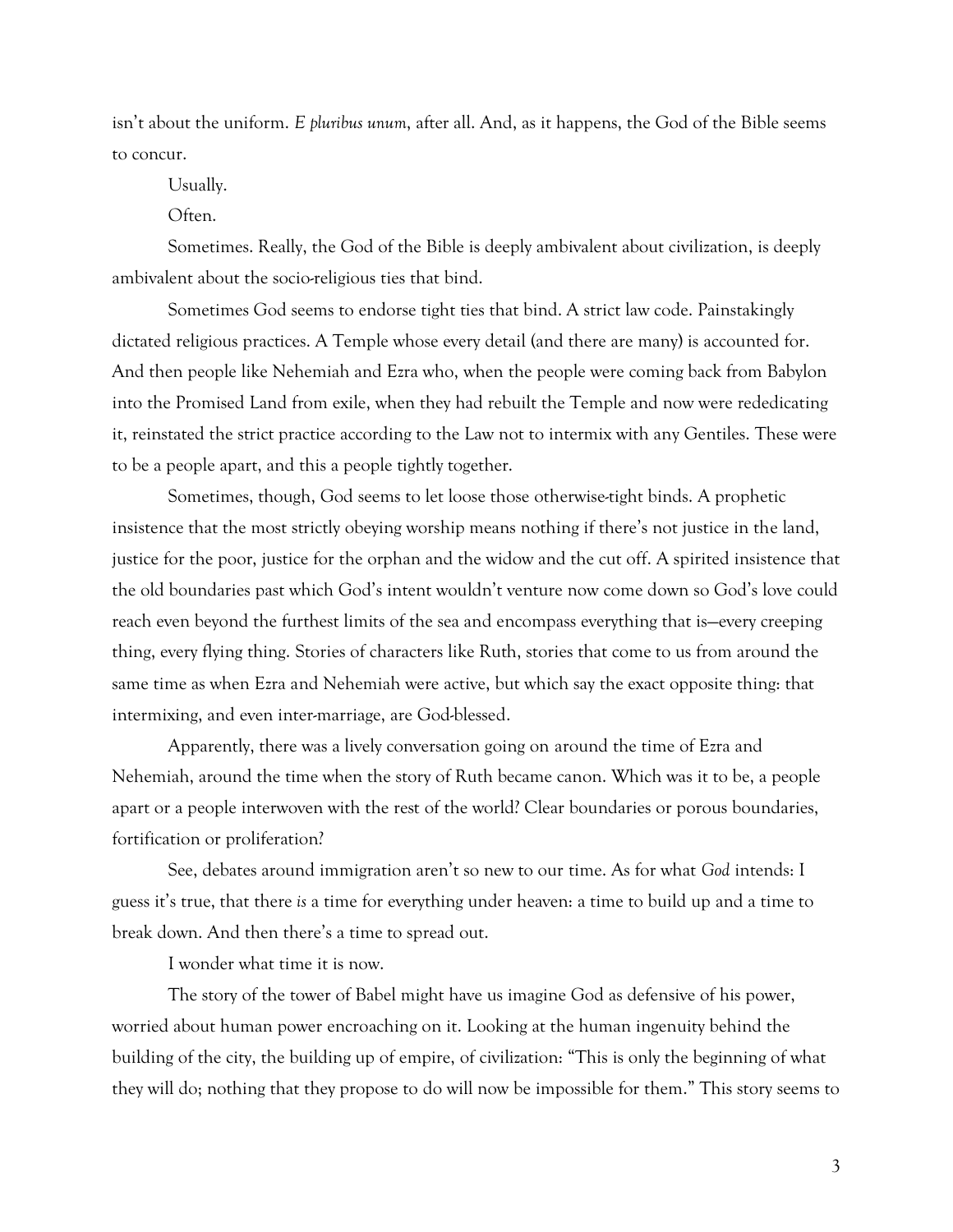imagine God as one who leaves a lot to be desired. Not magnanimous, he seems petty. Not gracious, he seems selfish.

When it comes to stories like these, it seems to me a good approach is to wonder why they might have been told in the first place. Since it's not reporting, since it's not a recounting of actual fact, since it doesn't concern something that actually happened, why might this story have been told? What phenomena does it seem to seek to make sensible?

The astonishing possibility in human endeavors, the breath-taking potential in human building up because of language: humans can cooperate, divide labor, strategize, unlike any other creature as far as we know. And the possibilities are amazing. Art. Architecture. Heavier-than-air flight. Auschwitz. The middle passage. The nuclear bomb. Truly, nothing is impossible for us now.

This is a story to make sense of this, or at least to call attention to this.

To read the story from a deeply embedded place: it's the time of origin of this story. You're in your tribe. You're embedded in your culture and devoted to your traditional practices. And they're fundamental. They've been around forever, since time immemorial. And by these you function as a culture. The language you all speak: it's good, it works. The community life, its art and architecture and cultic practices: these are good, they work, they hold. But then there are these other tribes with other languages and other art and architecture and cultic practices. Yet why should that be, when this one you're familiar with works so well? Why are there others when this one is good?

It must be God's will—for everything that is, is a reflection of God's will. So, it must be good and right that God created a world in which there is a scattering of people, a confusing of expression and practice. It might be to balance the power, so human beings don't accrue more of it than God, so humans don't come to overpower God—God who is good, Gods who are eternal.

Bad things happen when the children of the family have more power than the parents. Children lack perspective. They can't be the ones to decide. It's good and right when the parents have more power.

Just so, to read the story from a more removed perspective, there's the enduring cycles of kingdoms that rise and fall, of empires that subsume and subside. Indeed, it's thought this story is in reference to the Babylonian empire, the more ancient manifestation of this, the one not from the  $7<sup>th</sup>$  century before Christ but the one that dominated from the  $19<sup>th</sup>$ -15<sup>th</sup> centuries before Christ. As empires do, this one came along and aimed to subsume all local custom into something more across the board, something more hegemonic and unform. Everyone everywhere would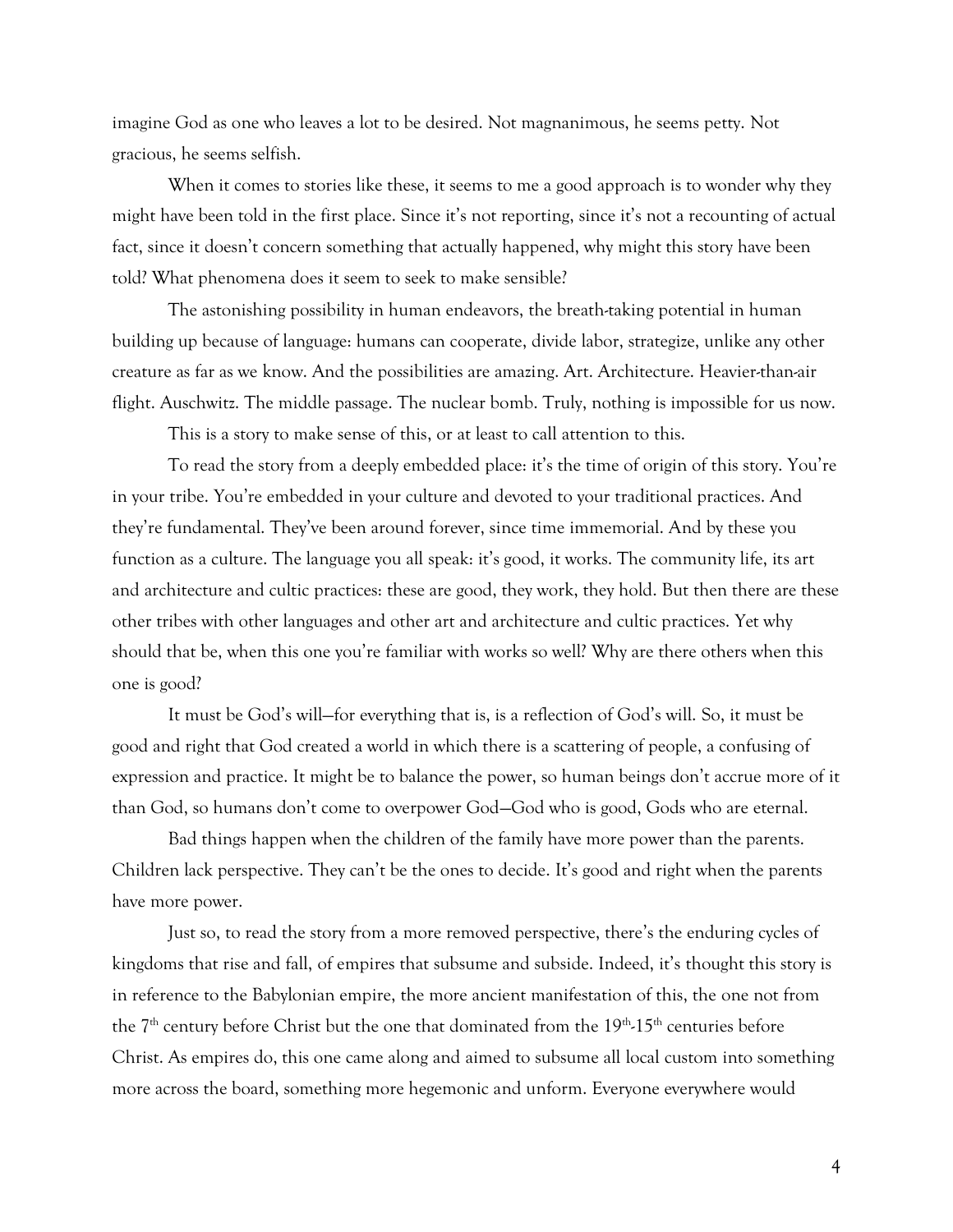become Babylonian. And their building would be as a great tower reaching the sky, a monolith, a monoculture. And it would be neat and clean and orderly and powerful. It would be too big to fail. It would be so established as never to be moved. It would be as an unsinkable ship.

Huh.

As I write this I look out across my lawn, which I every so often think I should really eradicate and replant. It's a mess, my lawn. There's too much clover. There's too much crabgrass, too many dandelions and wild violet. But then I remember having read somewhere that monocultural lawns aren't as resilient. They suffer drought much more. They suffer bugs and worms much more. So, then I figure I'll just the wild things grow. It's easier. It's in many ways better, just not always better *looking.*

Whatever.

The Pentecost story, which we heard this morning, is sometimes said to be about when the curse was reversed—the curse following the collapse of the tower of Babel, the curse following the collapse of the Babylonian empire, when everything became confused and confusing again (though told as if done for the first time, in primeval time). The Pentecost story is said to be about when that curse was reversed, as now, on that long ago Pentecost, the coming of the Holy Spirit made it so people of all different places who spoke all different languages could hear and understand one another as if all speaking the same.

That's what today is, by the way. It's Pentecost, which comes on the  $50<sup>th</sup>$  day after Easter, and comes to us from a Jewish holiday, also called Pentecost, which was 50 days after Passover. It just so happened to be that day when, with Jews from every nation now gathered in Jerusalem, the apostles were also in Jerusalem to celebrate. And the Holy Spirit came down, just as Jesus said it would, though not in such clear terms that the apostles knew exactly what to expect. And since it happened on the Jewish Pentecost, the church, just now being born, appropriated it as its birthday, and placed it to be celebrated on the 50<sup>th</sup> day after Easter.

It was a dramatic occurrence, to be sure. Ten days earlier, according to the book of Acts, Jesus, resurrected, had been seen as taken up on a cloud to heaven, to transcendence, but not before having told the apostles gathered there with him that soon enough the Holy Spirit would come down. In the same way he was going up, so he would come again in spirit.

And so, it happened. And so, it was happening, divided tongues, as of fire, appearing among them, a tongue resting on each of them and filling them with the Holy Spirit so they began as if to speak in other languages, as the Spirit gave them ability—now to be heard and understood,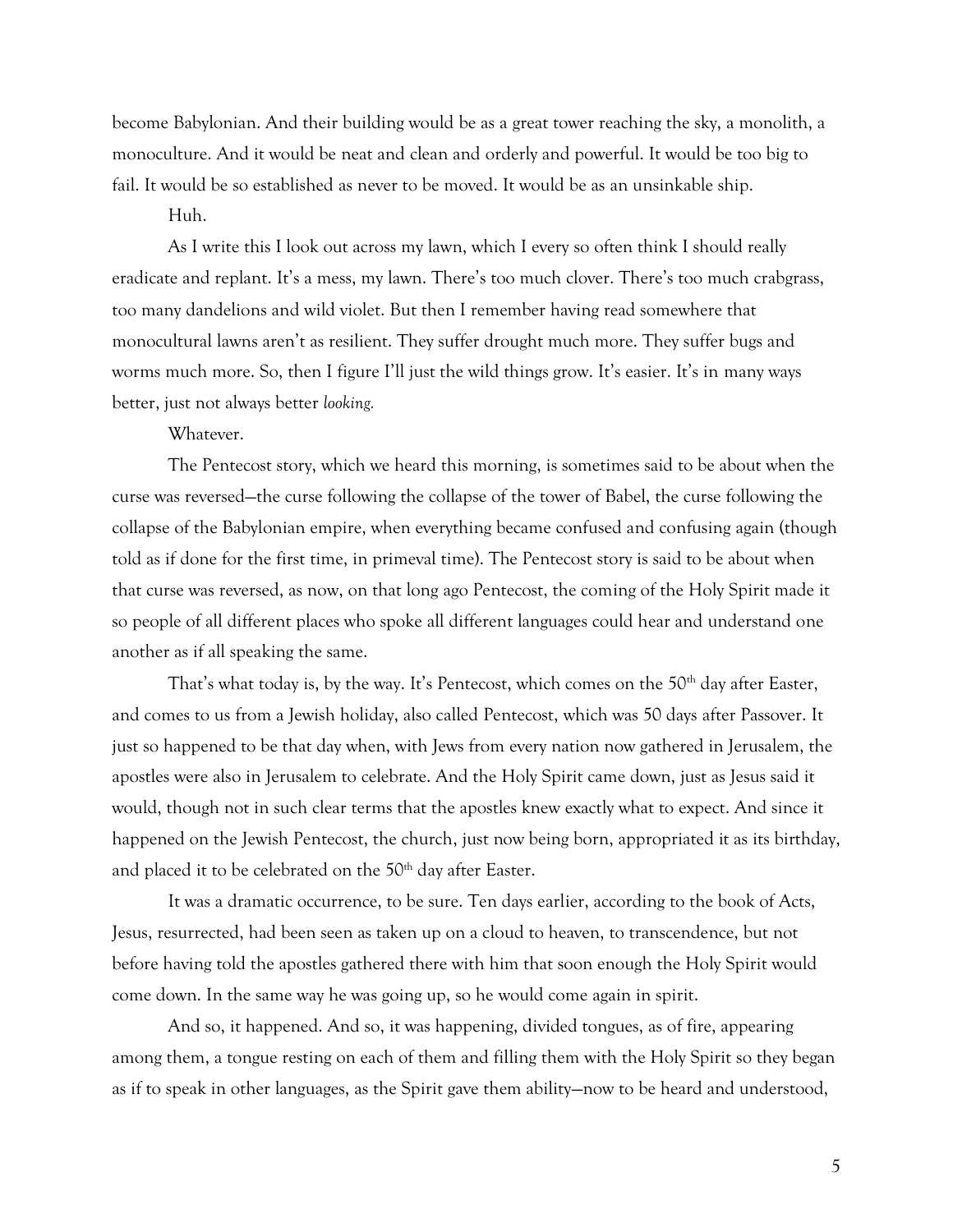now all these many languages no longer a barrier to understanding but, though still there, now also somehow to be transcended.

This story is said to be of the time when the curse was reversed. But I don't think that's quite right. I don't think the faltering of the ancient city and civilization that's imagined in the socalled story of the tower of Babel is a curse. Rather I think it's indicative of the trouble we can get ourselves into with our ambitious upbuilding. Powerful overtaking, powerful subsuming, powerful destruction bordering on the sublime: I trust a God who doesn't entirely trust us.

What's more, I don't think the coming of the spirit and the birth of the church is a reestablishing of what seems to have been lost in that ancient tower whose upbuilding was abandoned. The church isn't to establish a monoculture. Neither did it establish a monoculture according to the book of Acts, where we find this story of the church's birth. Here we then watch as it flourishes across the land, though not by taking over and not by force. And neither did it establish a monoculture in history, though it has made a few attempts at it. There were attempts, the church at establishing hegemonic power. But they were thwarted, and usually by collapse internal division, as first with the great schism, and as later with the Protestant reformation, to name two. Apparently, this just isn't a way to build anything that lasts. It's as if subsuming and building up just doesn't work. It's as if hegemony and monoculture just don't work.

So, what does?

You know what I think. Customs in Miami and clover in my lawn.

The thing is, it's not so easy and it's not so gratifying. You can't boast about it. You can't glorify in it, not in the way the world understands glory. The church as we've been charged to have it be isn't something we can point to, some grand sparkling stunner that will induce awe in others, some vision of the sublime. It's low to the ground. It's human-scale. It doesn't subsume like a mighty civilization, it proliferates like a weed, which Jesus even likened it to in some of his many parables, the kingdom of heaven being as when someone planted weeds among the wheat. We assume that we're the wheat and what's bad about the world is the weeds. But read it again. Spend some time with it, this parable. *Play* with it. It turns itself upside down and inside out, and suddenly you see that maybe the gospel of love is the weeds, and it ruins the world for more glorious things such as the building up of power and the creation of wealth and the doing of deals where instead there now would be love, messy, sticky, transgressive of boundaries, love.

Can we tolerate it? Can we?